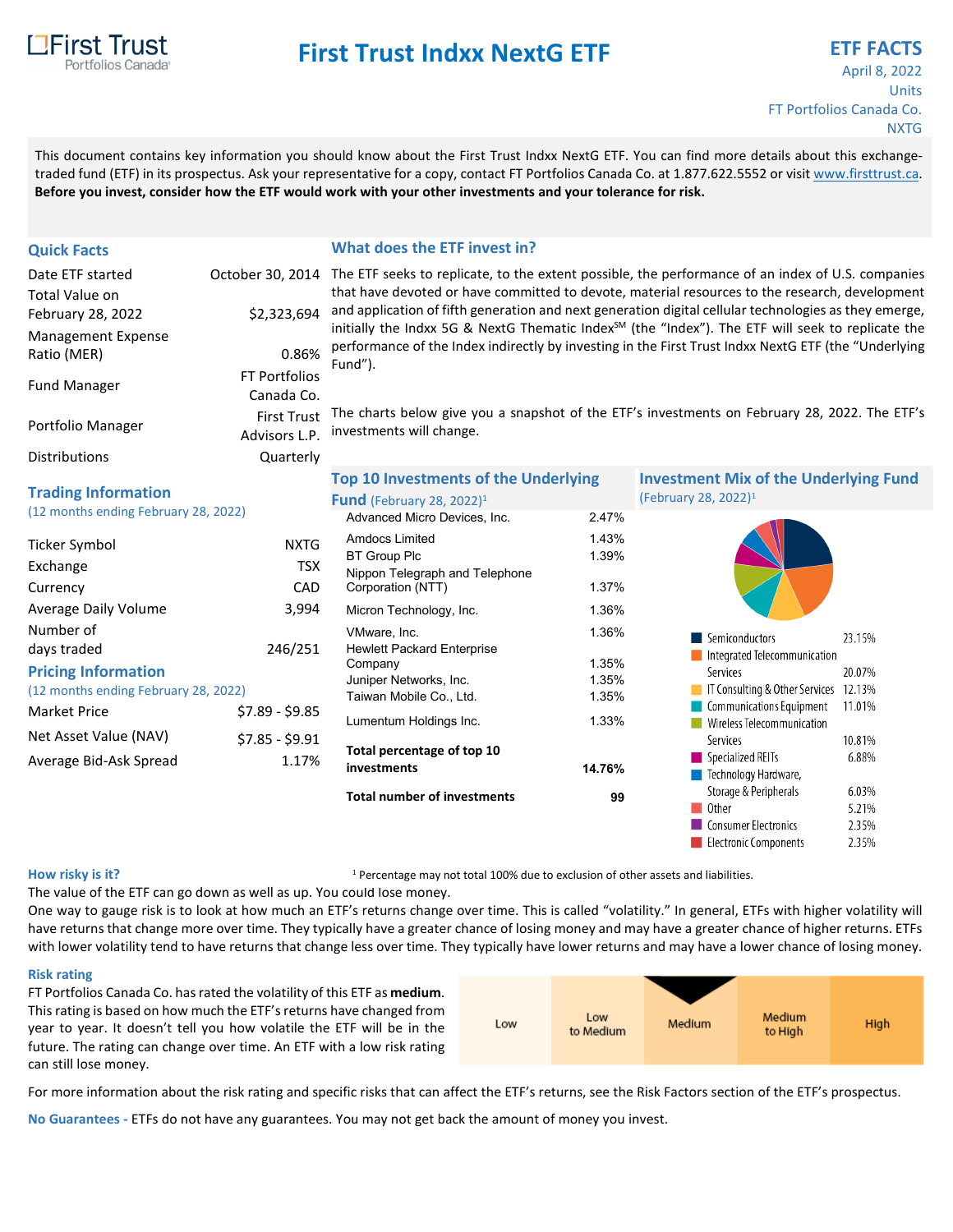

# **First Trust Indxx NextG ETF**

Units

## **How has the ETF performed?**

This section tells you how units of the ETF have performed over the past 7 years.

Returns<sup>2</sup> are after expenses have been deducted. These expenses reduce the ETF's returns.

This chart shows how units of the ETF performed in each of the past 7 years. The ETF dropped in value in 5 of the past 7 years.

The range of returns and change from year to year can help you assess how risky the ETF has been in the past. It does not tell you how the ETF will perform in the future.



# **Year-by-year Returns3 Best and Worst 3-month returns3**

This table shows the best and worst returns for units of the ETF in a 3 month period over the past 7 years. The best and worst 3-month returns could be higher or lower in the future.

Consider how much of a loss you could afford to take in a short period of time.

|                       | Return    | 3-months<br>ending | If you invested \$1,000<br>at the beginning of<br>the period |
|-----------------------|-----------|--------------------|--------------------------------------------------------------|
| <b>Best</b><br>Return | 58.40%    | 06/30/2020         | Your investment would<br>rise to \$1,583.96                  |
| Worst<br>return       | $-58.82%$ | 03/31/2020         | "Your investment would drop"<br>to \$411.78                  |

### **Average return3**

A person who invested \$1,000 in units of the ETF since inception would have \$457.10 as at February 28, 2022. This works out to an annual compound rate of return of -10.12%.

### **Trading ETFs**

ETFs hold a basket of investments, like mutual funds, but trade on exchanges like stocks. Here are a few things to keep in mind when trading ETFs:

### **Pricing**

ETFs have two sets of prices: market price and net asset value (NAV).

#### *Market price*

- ETFs are bought and sold on exchanges at the market price. The market price can change throughout the trading day. Factors like supply, demand, and changes in the value of an ETF's investments can affect the market price.
- You can get price quotes any time during the trading day. Quotes have two parts: **bid** and **ask.**
- The **bid** is the highest price a buyer is willing to pay if you want to sell your ETF units. The **ask** is the lowest price a seller is willing to accept if you want to buy ETF units. The difference between the two is called the **"bid-ask spread"**.
- In general, a smaller bid-ask spread means the ETF is more liquid. That means you are more likely to get the price you expect.

<sup>2</sup> Returns are calculated using the ETF's net asset value (NAV).

#### *Net asset value (NAV)*

Like mutual funds, ETFs have a NAV. It is calculated after the close of each trading day and reflects the value of the ETF's investments at that point in time.

NAV is used to calculate financial information for reporting purposes like the returns shown in this document.

#### **Orders**

There are two main options for placing trades: market orders and limit orders. A market order lets you buy or sell units at the current market price. A limit order lets you set the price at which you are willing to buy or sell units.

#### **Timing**

In general, market prices of ETFs can be more volatile around the start and end of the trading day. Consider using a limit order or placing a trade at another time during the trading day.

<sup>&</sup>lt;sup>3</sup> Represents returns for the ETF based on the ETF's investment objective prior to and following the change in investment objective which occurred on February 17, 2021.